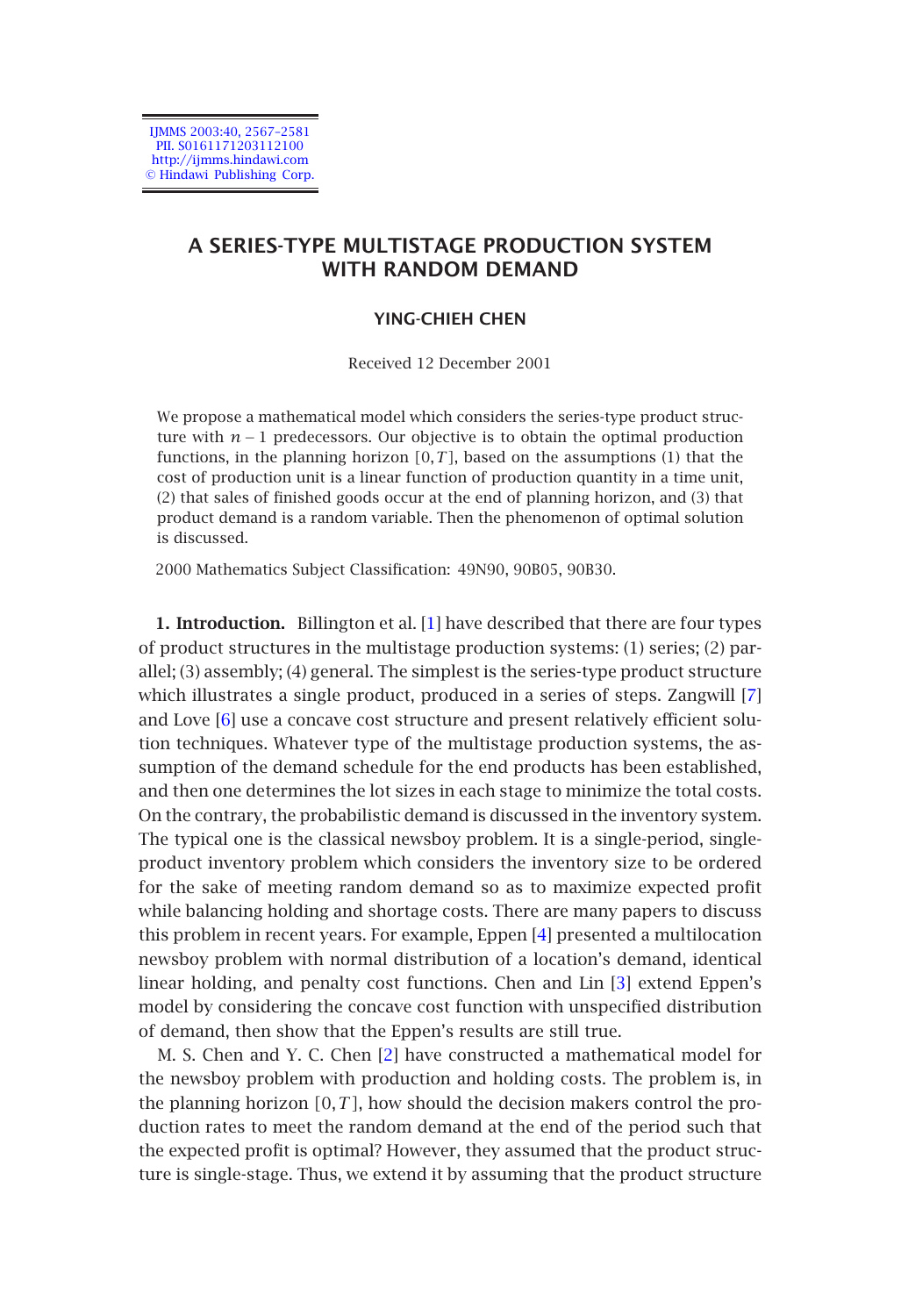is series-type with *n*−1 predecessors. Then how should the decision makers control the production rates at each stage to meet the random demand at the end of planning period such that the expected profit is optimal?

**2. Notation and assumptions.** For the sake of convenience, the following notation and assumptions are used in this paper:

- (i)  $[0, T]$ : the available time interval for production and *T* is the selling time;
- (ii)  $v$ : the price unit of produced goods;
- (iii)  $h_i$ : the holding unit cost of *i*th semifinished goods in a time unit,  $i =$ 1,..., *n*−1, let *h*<sub>0</sub> = 0, and *h<sub>n</sub>* is the holding unit cost of finished goods in a time unit;
- (iv) *b*: the loss or treatment cost per unit of surplus goods. It occurs when the quantity of inventory on hand at time *T* is larger than the quantity of goods in demand;
- (v)  $p$ : the penalty cost per unit of lacking goods. It occurs when the quantity of inventory on hand is less than the quantity of goods in demand;
- (vi) *S*: the quantity of goods in demand at time *T*. Here, *S* is a random variable, its probability density function is  $f(s)$ , and its cumulative distribution function is

$$
F(s) = \int_0^s f(t)dt;
$$
\n(2.1)

- (vii)  $[t_i, T]$ : the time interval during which the decision maker is actually engaged in the production of *i*th semifinished goods, and *ti* is the time to begin production of *i*th semifinished goods, where  $t_i \geq 0$  and  $i = 1, \ldots, n-1$ . Let  $[t_n, T]$  be the time interval during which the decision maker is actually engaged in the production of finished goods and let  $t_n$  be the time to begin the production of finished goods, where  $t_n \geq 0$ ;
- (viii)  $x_i(t)$ : the cumulative production of *i*th semifinished goods at time *t*, that is, the total production of semifinished goods in the time interval  $[t_i, t]$ , where  $x_i(t_i) = 0$  and  $i = 1, \ldots, n-1$ . Furthermore,  $x_n(t)$  is the total production of finished goods in the time interval  $[t_n, t]$ , where  $x_n(t_n) = 0$ and  $x_n(T)$  is the total inventory on hand at time *T*. When the decision makers make extra production plans in addition to the routine work, the cost will burden them because of the capital and the human resources. So, the production unit cost will increase as the production increases. Hence, in this paper, we assume that the production unit cost is an increasing function of production in the time unit. If the decision makers do not have production, they do not have to pay for the cost. Therefore, we have
	- (ix)  $c_i x'_i(t)$ : the production unit cost of the *i*<sup>th</sup> semifinished goods at time *t*, where  $c_i$  is a constant and  $i = 1, 2, ..., n-1$ . Furthermore,  $c_n x'_n(t)$  is the production unit cost of finished goods at time  $t$ , where  $c_n$  is a constant.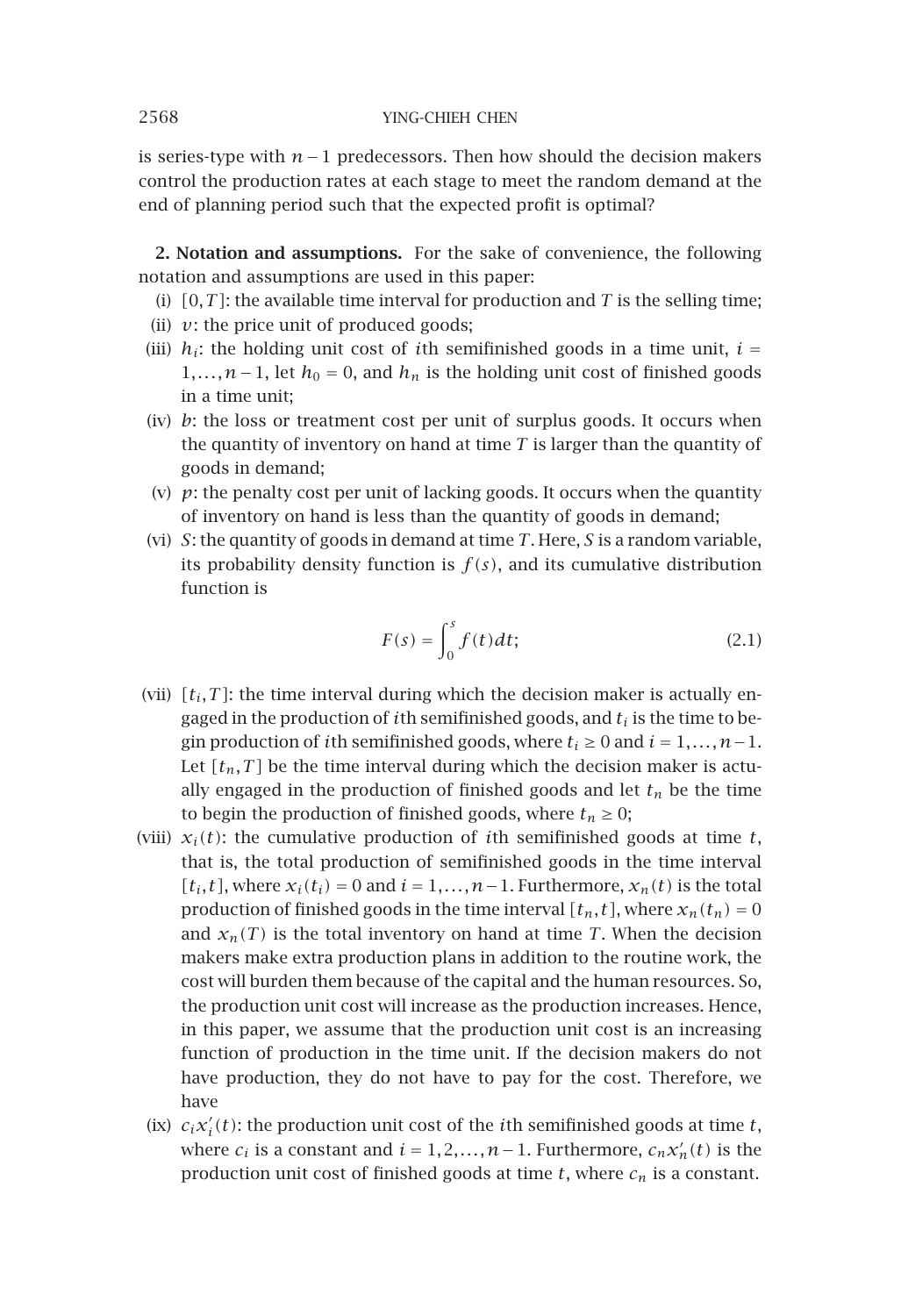- **3. Model.** Using the notation of the previous section, we have that
- (i) total production and holding costs of finished goods equals  $\int_{t_n}^{T} [c_n x_n'^2(t)]$  $+h_n x_n(t)$ ]dt;
- (ii) total production and holding costs of the *i*th semifinished goods in the time interval  $[t_i, t_{i+1}]$  equals  $\int_{t_i}^{t_{i+1}} [c_i x_i'^2(t) + h_i x_i(t)] dt$  for all  $i = 1, 2, ...,$ *n*−1;
- (iii) total production and holding costs of the *i*th semifinished goods in the time interval  $[t_{i+1}, T]$  equals  $\int_{t_{i+1}}^{T} [c_i x_i'^2(t) + h_i(x_i(t) - x_{i+1}(t))]dt$  for all *i* = 1*,*2*,...,n*−1;
- (iv) total production and holding costs of the *i*th semifinished goods in the  $\lim_{t \to \infty} \int_{t}^{T} [c_i x_i'^2(t) + h_i x_i(t)] dt - \int_{t_{i+1}}^{T} h_i x_{i+1}(t) dt.$

So, total production and holding costs of all semifinished goods equals

$$
\sum_{i=1}^{n-1} \int_{t_i}^{T} [c_i x_i'^2(t) + h_i x_i(t)] dt - \sum_{i=1}^{n-1} \int_{t_{i+1}}^{T} h_i x_{i+1}(t) dt
$$
\n
$$
= \sum_{i=1}^{n-1} \int_{t_i}^{T} [c_i x_i'^2(t) + h_i x_i(t)] dt - \sum_{i=2}^{n} \int_{t_i}^{T} h_{i-1} x_i(t) dt
$$
\n
$$
= \sum_{i=1}^{n-1} \int_{t_i}^{T} [c_i x_i'^2(t) + h_i x_i(t)] dt - \sum_{i=1}^{n} \int_{t_i}^{T} h_{i-1} x_i(t) dt \quad (h_0 = 0)
$$
\n
$$
= \sum_{i=1}^{n-1} \int_{t_i}^{T} [c_i x_i'^2(t) + (h_i - h_{i-1}) x_i(t)] dt - \int_{t_n}^{T} h_{n-1} x_n(t) dt.
$$
\n(3.1)

Thus, total production and holding costs equals

$$
\int_{t_n}^{T} [c_n x_n'^2(t) + h_n x_n(t)] dt - \int_{t_n}^{T} h_{n-1} x_n(t) dt
$$
  
+ 
$$
\sum_{i=1}^{n-1} \int_{t_i}^{T} [c_i x_i'^2(t) + (h_i - h_{i-1}) x_i(t)] dt
$$
  
= 
$$
\sum_{i=1}^{n} \int_{t_i}^{T} [c_i x_i'^2(t) + (h_i - h_{i-1}) x_i(t)] dt.
$$
 (3.2)

Since the for-sale quantity of goods  $min{x_n(T),S}$  is a random variable, we have that

- (i) the expected revenue equals  $\int_0^{x_n(T)} v s f(s) ds + \int_{x_n(T)}^{\infty} v x_n(T) f(s) ds;$
- (ii) the expected cost of surplus goods equals  $\int_0^{x_n(T)} b(x_n(T) s) f(s) ds;$
- (iii) the expected cost of shortage goods equals  $\int_{x_n(T)}^{\infty} p(s x_n(T)) f(s) ds$ .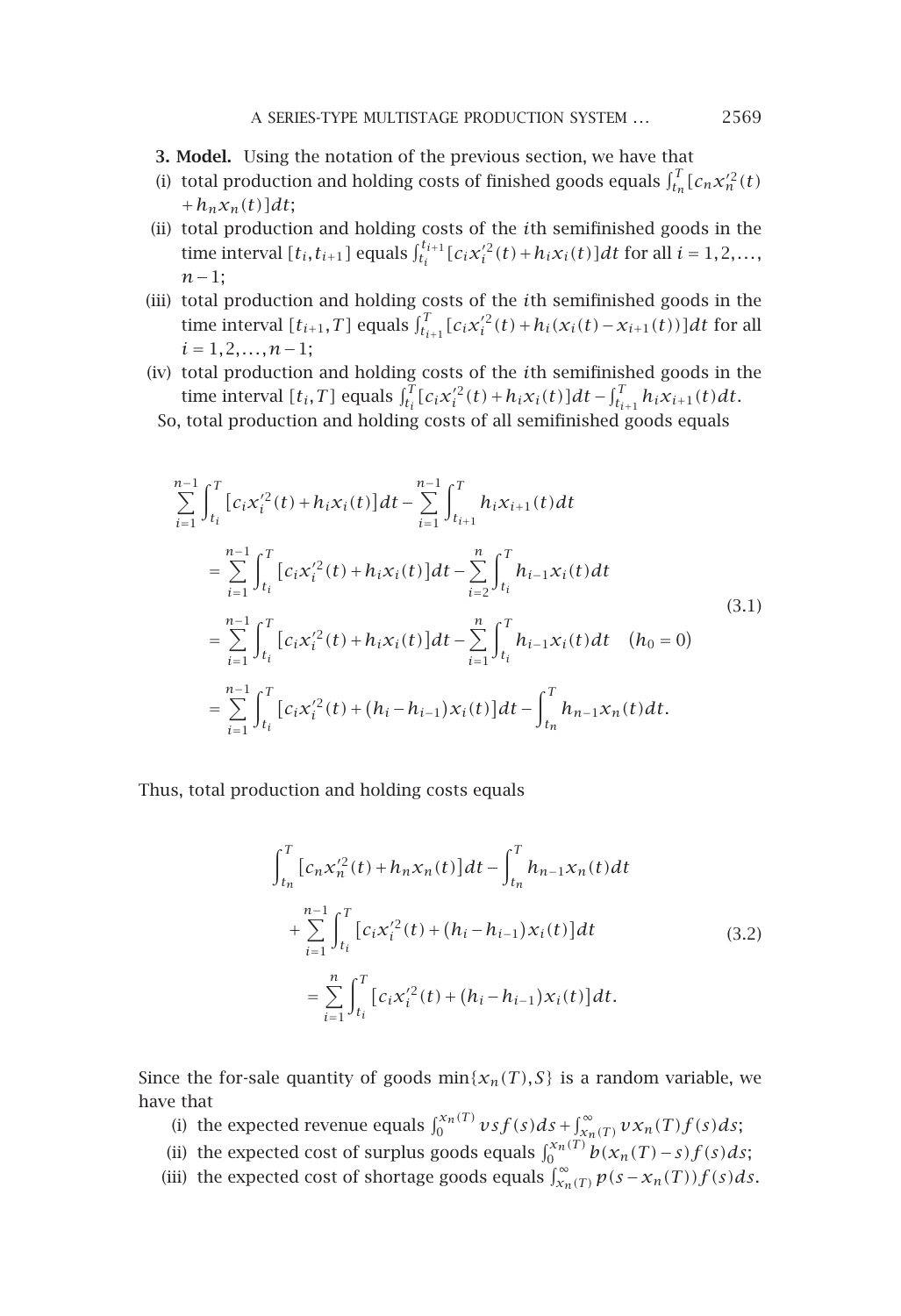If our objective is the profit optimization, then the mathematical model is as follows:

$$
\begin{split} \text{Max} & \int_{0}^{x_n(T)} \left[ \nu s - b(x_n(T) - s) \right] f(s) ds \\ &+ \int_{x_n(T)}^{\infty} \left[ \nu x_n(T) - p(s - x_n(T)) \right] f(s) ds \\ &- \sum_{i=1}^{n} \int_{t_i}^{T} \left[ c_i x_i'^2(t) + (h_i - h_{i-1}) x_i(t) \right] dt \end{split} \tag{3.3}
$$

subject to *x<sub>i</sub>*(*t<sub>i</sub>*) = 0 for all *i*, *x<sub>i</sub>*(*T*) = *x<sub>n</sub>*(*T*) for all *i* = 1*,...,n* − 1*, x*<sub>1</sub>(*t*) ≥ *x*<sub>2</sub>(*t*) ≥ *x*<sub>3</sub>(*t*) ≥ ··· ≥ *x*<sub>*n*</sub>(*t*) for all *t* ∈ *[t<sub>n</sub>,T*], *h<sub>i</sub>* > *h*<sub>*i*-1</sub> for all *i* = 1,2*,...,n*, *h*<sub>0</sub> = 0, *t<sub>n</sub>* ≥ *t*<sub>*n*−1</sub> ≥ ··· ≥ *t*<sub>1</sub> ≥ 0,  $x'_{i}(t)$  ≥ 0 for all *t* ∈ [*t<sub>i</sub>*, *T*], for all *i* = 1, 2, ..., *n*, where  $x_i(T)$ ,  $t_i$  are free for all *i*.

Now, let  $(x_1^*(t), x_2^*(t),...,x_n^*(t))$  be the optimal solution of (3.3) and consider two feasible solutions

$$
(x_1^*(t),...,x_{i-1}^*(t),x_{i+1}^*(t),x_{i+1}^*(t),x_{i+2}^*(t),...,x_n^*(t)),
$$
  
\n
$$
(x_1^*(t),...,x_{i-1}^*(t),x_i^*(t),x_i^*(t),x_{i+2}^*(t),...,x_n^*(t)).
$$
\n(3.4)

Therefore, using the fact that the objective value of  $(x_1^*(t), x_2^*(t), ..., x_n^*(t))$ is greater than the objective of  $(x_1^*(t),...,x_{i-1}^*(t),x_{i+1}^*(t),x_{i+1}^*(t),x_{i+2}^*(t),...,$  $x_n^*(t)$ , we have

<span id="page-3-0"></span>
$$
\int_{0}^{x_{n}^{*}(T)} [vs - b(x_{n}^{*}(T) - s)]f(s)ds + \int_{x_{n}^{*}(T)}^{\infty} [vx_{n}^{*}(T) - p(s - x_{n}^{*}(T))]f(s)ds
$$
  
\n
$$
- \sum_{i=1}^{n} \int_{t_{i}^{*}}^{T} [c_{i}x_{i}^{*/2}(t) + (h_{i} - h_{i-1})x_{i}^{*}(t)]dt
$$
  
\n
$$
\geq \int_{0}^{x_{n}^{*}(T)} [vs - b(x_{n}^{*}(T) - s)]f(s)ds
$$
  
\n
$$
+ \int_{x_{n}^{*}(T)}^{\infty} [vx_{n}^{*}(T) - p(s - x_{n}^{*}(T))]f(s)ds
$$
  
\n
$$
- \sum_{k=1}^{i-1} \int_{t_{k}^{*}}^{T} [c_{k}x_{k}^{*/2}(t) + (h_{k} - h_{k-1})x_{k}^{*}(t)]dt
$$
  
\n
$$
- \int_{t_{i+1}^{*}}^{T} [c_{i}x_{i+1}^{*/2}(t) + (h_{i} - h_{i-1})x_{i+1}^{*}(t)]dt
$$
  
\n
$$
- \sum_{k=i+1}^{n} \int_{t_{k}^{*}}^{T} [c_{k}x_{k}^{*/2}(t) + (h_{k} - h_{k-1})x_{k}^{*}(t)]dt,
$$
\n(3.5)

which implies

$$
\int_{t_i^*}^T (x_{i+1}^{*2}(t) - x_i^{*2}(t))dt \ge \frac{h_i - h_{i-1}}{c_i} \int_{t_i^*}^T (x_i^*(t) - x_{i+1}^*(t))dt.
$$
 (3.6)

<span id="page-3-1"></span>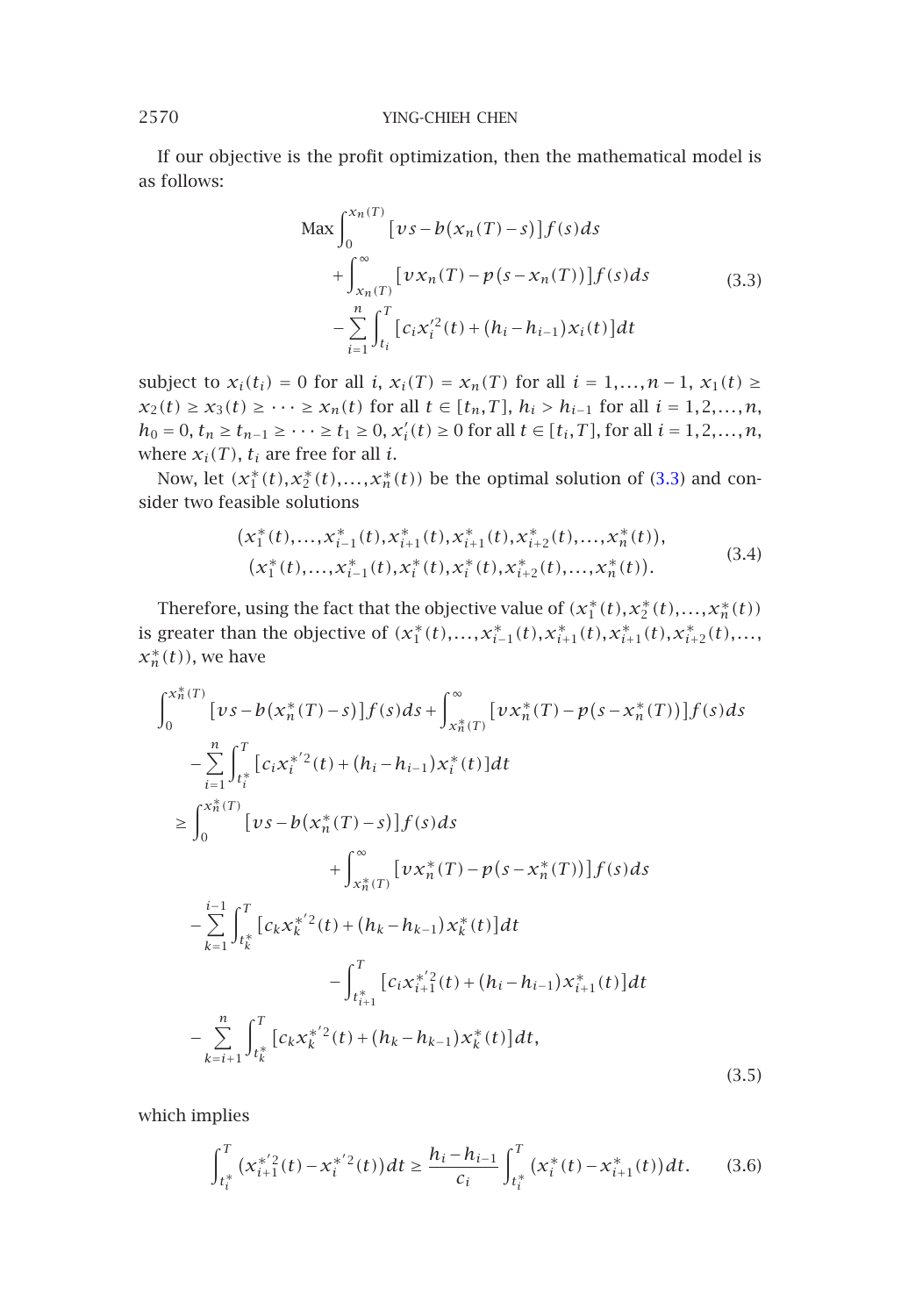#### A SERIES-TYPE MULTISTAGE PRODUCTION SYSTEM *...* 2571

Similarly, the objective value of  $(x_1^*(t), x_2^*(t),...,x_n^*(t))$  is greater than the objective of  $(x_1^*(t),...,x_{i-1}^*(t),x_i^*(t),x_i^*(t),x_{i+2}^*(t),...,x_n^*(t))$ , then we have

$$
\int_{0}^{x_{n}^{*}(T)} \left[ \nu s - b(x_{n}^{*}(T) - s) \right] f(s) ds + \int_{x_{n}^{*}(T)}^{\infty} \left[ \nu x_{n}^{*}(T) - p(s - x_{n}^{*}(T)) \right] f(s) ds
$$
\n
$$
- \sum_{i=1}^{n} \int_{t_{i}^{*}}^{T} \left[ c_{i} x_{i}^{*/2}(t) + (h_{i} - h_{i-1}) x_{i}^{*}(t) \right] dt
$$
\n
$$
\geq \int_{0}^{x_{n}^{*}(T)} \left[ \nu s - b(x_{n}^{*}(T) - s) \right] f(s) ds
$$
\n
$$
+ \int_{x_{n}^{*}(T)}^{\infty} \left[ \nu x_{n}^{*}(T) - p(s - x_{n}^{*}(T)) \right] f(s) ds
$$
\n
$$
- \sum_{k=1}^{i} \int_{t_{k}^{*}}^{T} \left[ c_{k} x_{k}^{*/2}(t) + (h_{k} - h_{k-1}) x_{k}^{*}(t) \right] dt
$$
\n
$$
- \int_{t_{i}^{*}}^{T} \left[ c_{i+1} x_{i}^{*/2}(t) + (h_{i+1} - h_{i}) x_{i}^{*}(t) \right] dt
$$
\n
$$
- \sum_{k=i+2}^{n} \int_{t_{k}^{*}}^{T} \left[ c_{k} x_{k}^{*/2}(t) + (h_{k} - h_{k-1}) x_{k}^{*}(t) \right] dt,
$$
\n(3.7)

which implies that

<span id="page-4-0"></span>
$$
\frac{h_{i+1} - h_i}{c_{i+1}} \int_{t_i^*}^T \left( x_i^*(t) - x_{i+1}^*(t) \right) dt \ge \int_{t_i^*}^T \left( x_{i+1}^{*\prime 2}(t) - x_i^{*\prime 2}(t) \right) dt. \tag{3.8}
$$

<span id="page-4-1"></span>Combining  $(3.6)$  and  $(3.8)$ , we have

$$
\frac{h_{i}-h_{i-1}}{c_{i}}\int_{t_{i}^{*}}^{T}\left(x_{i}^{*}(t)-x_{i+1}^{*}(t)\right)dt \leq \frac{h_{i+1}-h_{i}}{c_{i+1}}\int_{t_{i}^{*}}^{T}\left(x_{i}^{*}(t)-x_{i+1}^{*}(t)\right)dt,
$$
\n
$$
\left(\frac{h_{i}-h_{i-1}}{c_{i}}-\frac{h_{i+1}-h_{i}}{c_{i+1}}\right)\int_{t_{i}^{*}}^{T}\left(x_{i}^{*}(t)-x_{i+1}^{*}(t)\right)dt \leq 0 \quad \forall i=1,2,\ldots,n-1.
$$
\n(3.9)

<span id="page-4-2"></span>Therefore, if  $(h_i - h_{i-1})/c_i > (h_{i+1} - h_i)/c_{i+1}$ , then  $x_i^*(t) = x_{i+1}^*(t)$  for all  $i =$ 1*,*2*,...,n*−1.

Define sequence  $Q = \{Q_i\}_{i=1}^n$ , where  $Q_i = (h_i - h_{i-1})/c_i$ . Then,  $Q$  must be one of the following three cases.

**Case I.** The sequence *Q* is an increasing sequence.

In this case, the optimal solution is shown in the next section.

**Case II.** The sequence *Q* is a strictly decreasing sequence.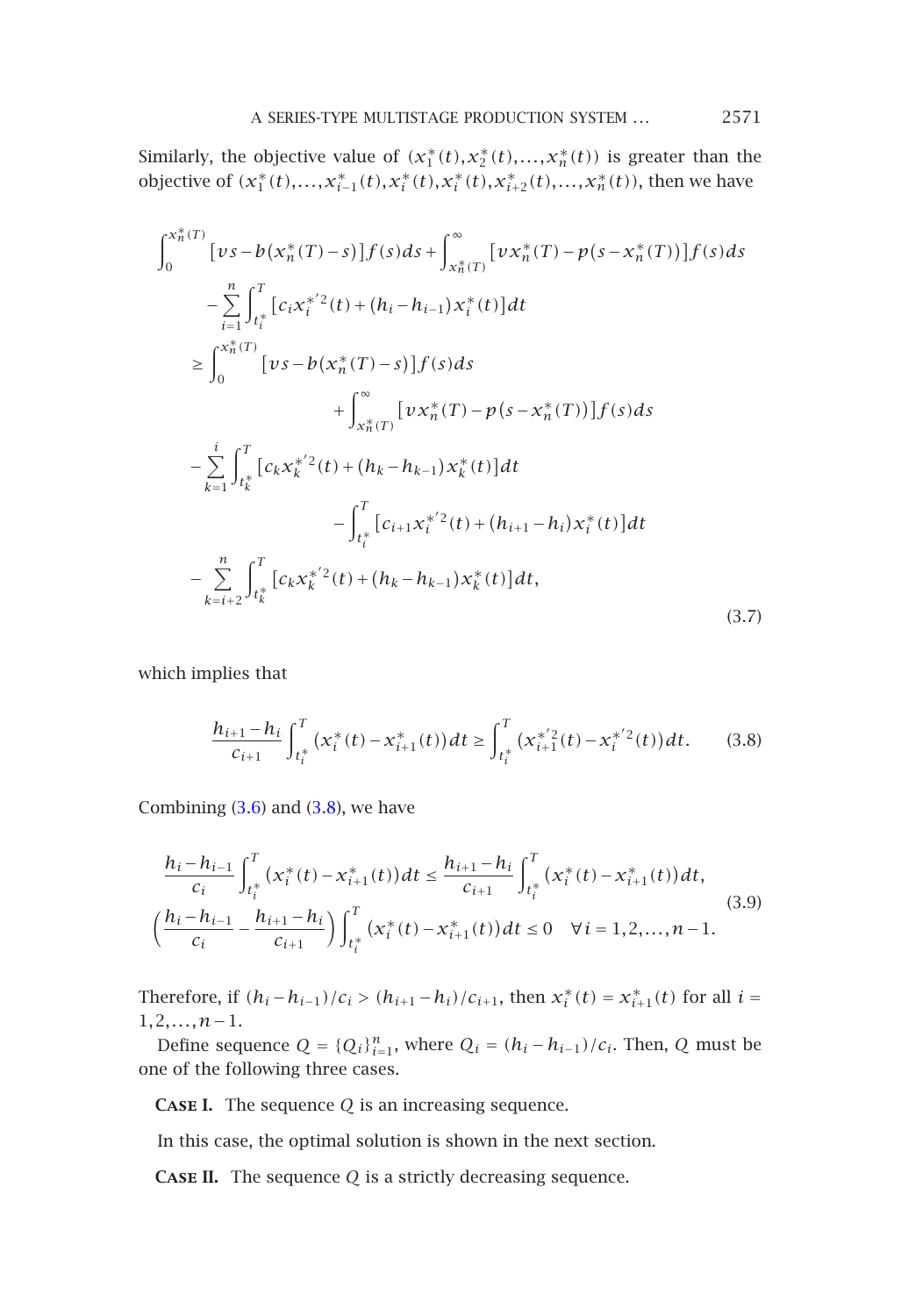Then by (3.9), we know that  $x_{n-1}^*(t) = x_n^*(t)$ . So, in this case, we let  $x_n(t) =$ *x*<sub>*n*−1</sub>(*t*) in (3.3), then the coefficients of *x*<sub>*n*−1</sub>(*t*) and *x*<sup>'</sup><sub>*n*−1</sub>(*t*) are *h<sub>n</sub>*−*h*<sub>*n*−1</sub> and  $c_n + c_{n-1}$ , respectively.

Hence, sequence *Q* becomes

$$
\left\{\frac{h_1 - h_0}{c_1}, \dots, \frac{h_{n-2} - h_{n-3}}{c_{n-2}}, \frac{h_n - h_{n-2}}{c_n + c_{n-1}}\right\}.
$$
 (3.10)

It is easy to see that if

$$
\frac{h_n - h_{n-1}}{c_n} < \frac{h_{n-1} - h_{n-2}}{c_{n-1}},\tag{3.11}
$$

then

$$
\frac{h_n - h_{n-1}}{c_n} < \frac{h_n - h_{n-2}}{c_n + c_{n-1}} < \frac{h_{n-1} - h_{n-2}}{c_{n-1}}.\tag{3.12}
$$

Thus,  $(h_{n-2} - h_{n-3})/c_{n-2} > (h_n - h_{n-2})/(c_n + c_{n-1})$ , by (3.9), we then have  $x_{n-2}^*(t) = x_{n-1}^*(t)$ .

Continuing the process, we finally find that  $x_1^*(t) = x_2^*(t) = \cdots = x_n^*(t) =$ *x*<sup>\*</sup>(*t*), and the coefficients of  $x^*(t)$  and  $x^{*'}(t)$  are  $h_n - h_0$  and  $\sum_{i=1}^n c_i$ , respectively. Then, problem (3.3) reduces to

$$
\begin{aligned}\n\text{Max} \int_0^{x_n(T)} \left[ \nu s - b(x_n(T) - s) \right] f(s) ds \\
+ \int_{x_n(T)}^{\infty} \left[ \nu x_n(T) - p(s - x_n(T)) \right] f(s) ds \\
- \int_{t_n}^T \left[ \sum_{i=1}^n c_i \right] x_n'^2(t) + (h_n - h_0) x_n(t) \right] dt\n\end{aligned} \tag{3.13}
$$

<span id="page-5-0"></span>subject to  $x_n(t_n) = 0$ ,  $h_0 = 0$ ,  $t_n \ge 0$ ,  $x'_n(t) \ge 0$ , for all  $t \in [t_n, T]$ , where  $x_n(T)$ ,  $t_n$  are free.

In this case, problem (3.3) reduces to the single-stage problem which is discussed in [2].

**Case III.** The sequence *Q* is neither increasing nor strictly decreasing.

Define  $Q(i) = (h_i - h_{i-1})/c_i = \bar{h}_i/\bar{c}_i$ , then by (3.9), we use Algorithm 3.1 to check whether  $x_i(t) = x_{i+1}(t)$ , for all  $i = 1, ..., n-1$ .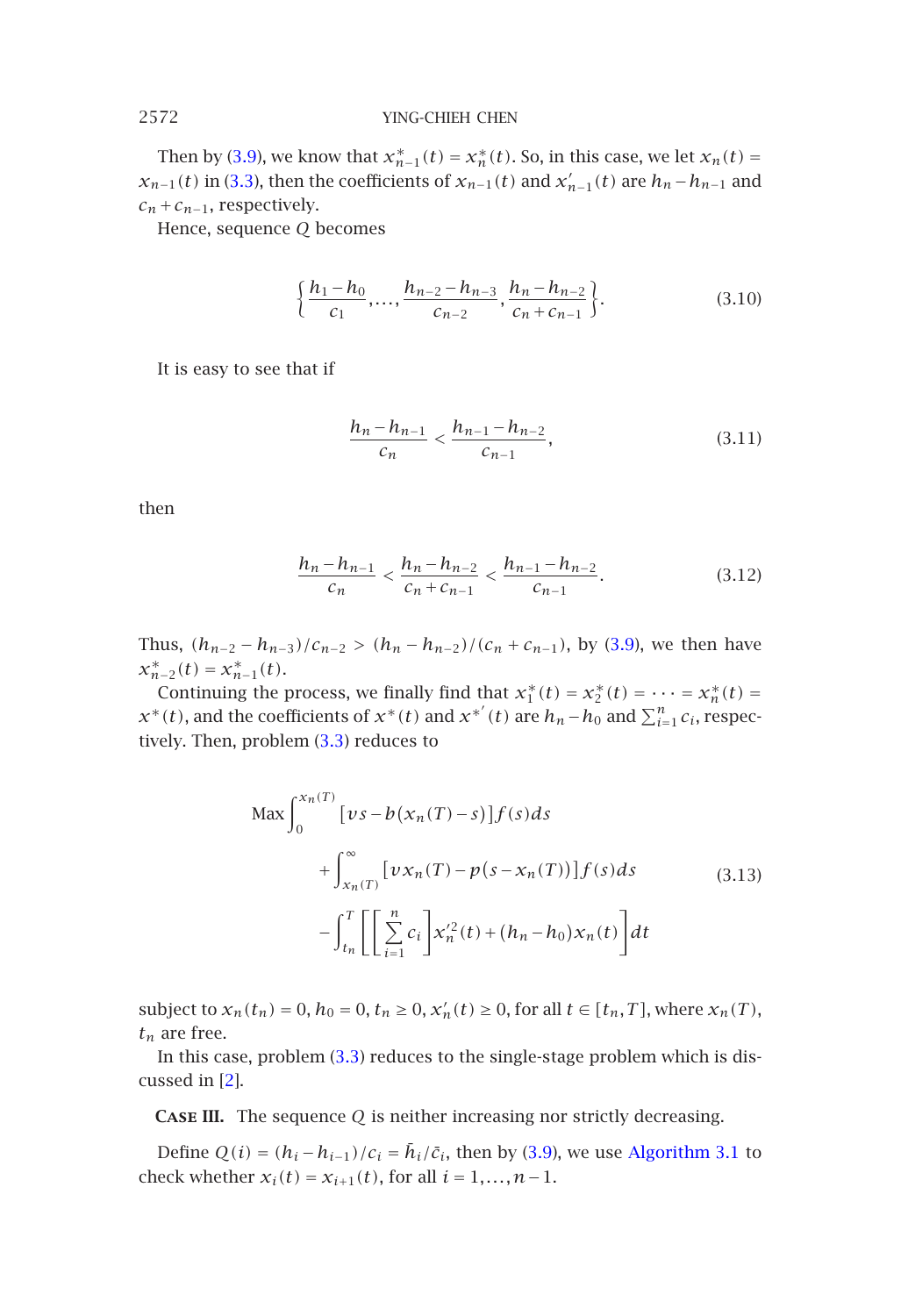A SERIES-TYPE MULTISTAGE PRODUCTION SYSTEM *...* 2573

Step 0. Form the sequence  $Q(i)$ . (When  $Q(i) > Q(i+1)$ , then  $x_i(t) = x_{i+1}(t)$ . In this situation, we recompute  $Q(i)$  and let  $Q(i+1) =$  " $*$ " in step 4.) Step 1.  $i = 1, j = 2$ . Step 2. If  $Q(i) =$  "  $*$  " then  $i = i + 1$ ; if  $i = n$ , then go to step 7; else redo step 2; else if  $Q(j) =$  "\*," then  $j = j + 1$ ; if  $j = n + 1$ , then go to step 7; else redo step 2; go to step 3. Step 3. If  $Q(i) > Q(j)$ , then go to step 4 else go to step 6. Step 4.  $\bar{h}_i = \bar{h}_i + \bar{h}_j$ ,  $\bar{c}_i = \bar{c}_i + \bar{c}_j$ , and  $Q(j) =$  "\*"; print  $x_i = x_j$ ; if *i* = 1, then *j* = *j* + 1; if *j* = *n* + 1, then go to step 7; else go to step 2; else  $j = i$  and go to step 5. S[tep](#page-4-1) 5.  $i = i - 1$ ; if  $Q(i) =$  "\*," then redo step 5 else go to step [2.](#page-4-1) Step 6.  $i = j$ ;  $j = j + 1$ ; if  $i = n$  or  $j = n + 1$ , then go to step 7 else go to step 2. Step 7. Stop.

<span id="page-6-1"></span><span id="page-6-0"></span>Algorithm 3.1

**4. Optimal solution.** To derive the optimal solution of Case I, note that (3.3) is not the standard form of calculus of variation, we first neglect the constraints  $x'_{i}(t) \ge 0$  for all *i*, and  $x_{i}(t) \ge x_{j}(t)$  for  $1 \le i < j \le n$ , and consider the following problem:

<span id="page-6-3"></span><span id="page-6-2"></span>
$$
\begin{split} \text{Max} \int_{0}^{x_n(T)} \left[ \nu s - b(x_n(T) - s) \right] f(s) ds + \int_{x_n(T)}^{\infty} \left[ \nu x_n(T) - p(s - x_n(T)) \right] f(s) ds \\ &- \sum_{i=1}^{n} \int_{t_i}^{T} \left[ c_i x_i'^2(t) + (h_i - h_{i-1}) x_i(t) \right] dt \end{split} \tag{4.1}
$$

subject to  $x_i(t_i) = 0$  for all *i*,  $x_i(T) = x_n(T)$  for all  $i = 1, ..., n-1$ ,  $h_i > h_{i-1}$ for all  $i = 1, 2, ..., n$ ,  $h_0 = 0$ ,  $t_n \ge t_{n-1} \ge ... \ge t_1 \ge 0$ , where  $x_i(T)$ ,  $t_i$  are free for all *i*.

Let  $(\bar{x}_1(t), \bar{x}_2(t),..., \bar{x}_n(t))$  be the optimal solution of (4.1).

**CASE 1.** Suppose that  $(h_i - h_{i-1})/c_i \leq (h_{i+1} - h_i)/c_{i+1}$  for all  $i = 1, 2, ..., n-1$ .

**CASE 1.1.** If  $\bar{t}_i = 0$  for all *i*, then the optimal solution  $\bar{x}_i(t)$ , for all *i*, must satisfy the following necessary conditions [5, pages 67–68]:

$$
h_i - h_{i-1} = 2c_i \bar{x}_i''(t), \tag{4.2}
$$

$$
-\sum_{i=1}^{n} 2c_i \tilde{x}'_i(T) + p + \nu - (p + \nu + b)F(\tilde{x}_n(T)) = 0.
$$
 (4.3)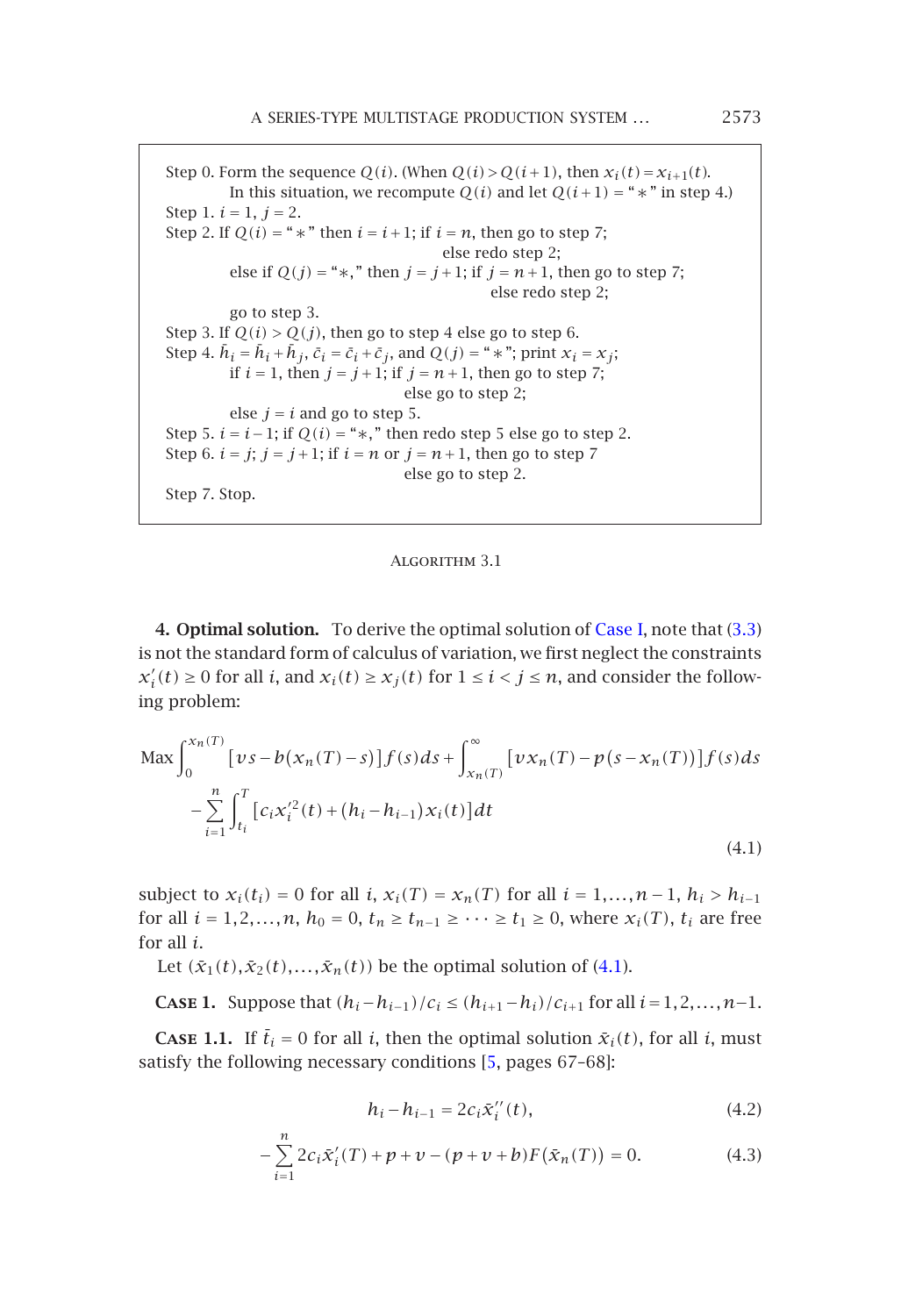Using the boundary conditions and  $\bar{x}_i(T) = \bar{x}_n(T)$ , (4.2) yields

<span id="page-7-1"></span><span id="page-7-0"></span>
$$
\bar{x}_i(t) = \frac{h_i - h_{i-1}}{4c_i} t^2 + \left[ \frac{\bar{x}_n(T)}{T} - \frac{h_i - h_{i-1}}{4c_i} T \right] t \quad \forall i = 1, 2, ..., n. \tag{4.4}
$$

From  $(4.3)$ , we have

$$
-h_n T - \sum_{i=1}^n 2c_i \left[ \frac{\bar{x}_n(T)}{T} - \frac{h_i - h_{i-1}}{4c_i} T \right] + p + \nu - (p + \nu + b)F(\bar{x}_n(T)) = 0.
$$
\n(4.5)

Thus,  $\bar{x}_n(T)$  is determined by (4.5).

It is easy to see that  $\bar{x}_i(t) - \bar{x}_j(t) \ge 0$  for  $1 \le i < j \le n$ . For each *i*, since  $\bar{x}_i''(t) > 0$ ,  $\bar{x}_i'(t) \ge 0$  if and only if  $\bar{x}_i'(0) \ge 0$ . It is easy to see that  $\bar{x}_i'(0) \ge 0$ , for all *i* if and only if  $\bar{x}'_n(0) \ge 0$ , and by (4.4) if and only if

<span id="page-7-3"></span>
$$
\bar{x}_n(T) \ge \frac{h_n - h_{n-1}}{4c_n} T^2.
$$
\n(4.6)

Let *G* be the function of  $\bar{x}_n(T)$ :

$$
G(\bar{x}_n(T)) = -h_n T - \sum_{i=1}^n 2c_i \left[ \frac{\bar{x}_n(T)}{T} - \frac{h_i - h_{i-1}}{4c_i} T \right] + p + \nu - (p + \nu + b) F(\bar{x}_n(T)).
$$
\n(4.7)

<span id="page-7-5"></span>It is easy to see that  $G'(\bar{x}_n(T)) < 0$ , so (4.6) holds if and only if  $G(((h_n$ *h*<sub>*n*−1</sub> $)/4c_n$  $T^2$  $) ≥ 0$ , that is,

$$
p + \nu \ge h_n T + \sum_{i=1}^n 2c_i \bigg[ \frac{h_n - h_{n-1}}{4c_n} T - \frac{h_i - h_{i-1}}{4c_i} T \bigg] + (p + \nu + b) F \bigg( \frac{h_n - h_{n-1}}{4c_n} T^2 \bigg). \tag{4.8}
$$

**RESULT 1.** If inequality (4.8) holds, then  $\bar{x}_i(t)$  in (4.4) is also the optimal solution of (3.3).

**CASE [1.2](#page-7-2).** If  $0 < \bar{t}_1 \leq \bar{t}_2 \leq \cdots \leq \bar{t}_n$ , then the o[ptim](#page-7-3)al solution  $\bar{x}_i(t)$ , for all *i*, must satisfy the following necessary conditions (see [5, pages 67–68]):

<span id="page-7-4"></span><span id="page-7-2"></span>
$$
h_i - h_{i-1} = 2c_i \bar{x}_i''(t),
$$
\n(4.9)

$$
-\bar{x}_i^{\prime 2}(\bar{t}_i) - (h_i - h_{i-1})\bar{x}_i(\bar{t}_i) - \bar{x}_i^{\prime}(\bar{t}_i) (-2\bar{x}_i^{\prime}(\bar{t}_i)) = 0, \quad i = 1, 2, ..., n, \quad (4.10)
$$

$$
-\sum_{i=1}^{n} 2c_i \bar{x}'_i(T) + p + v - (p + v + b)F(\bar{x}_n(T)) = 0.
$$
 (4.11)

From (4.10), we know that  $\bar{x}'_i(\bar{t}_i) = 0$ . Hence, (4.9) yields

$$
\bar{x}_i(t) = \frac{h_i - h_{i-1}}{4c_i} (t - \bar{t}_i)^2, \quad t \in [\bar{t}_i, T].
$$
\n(4.12)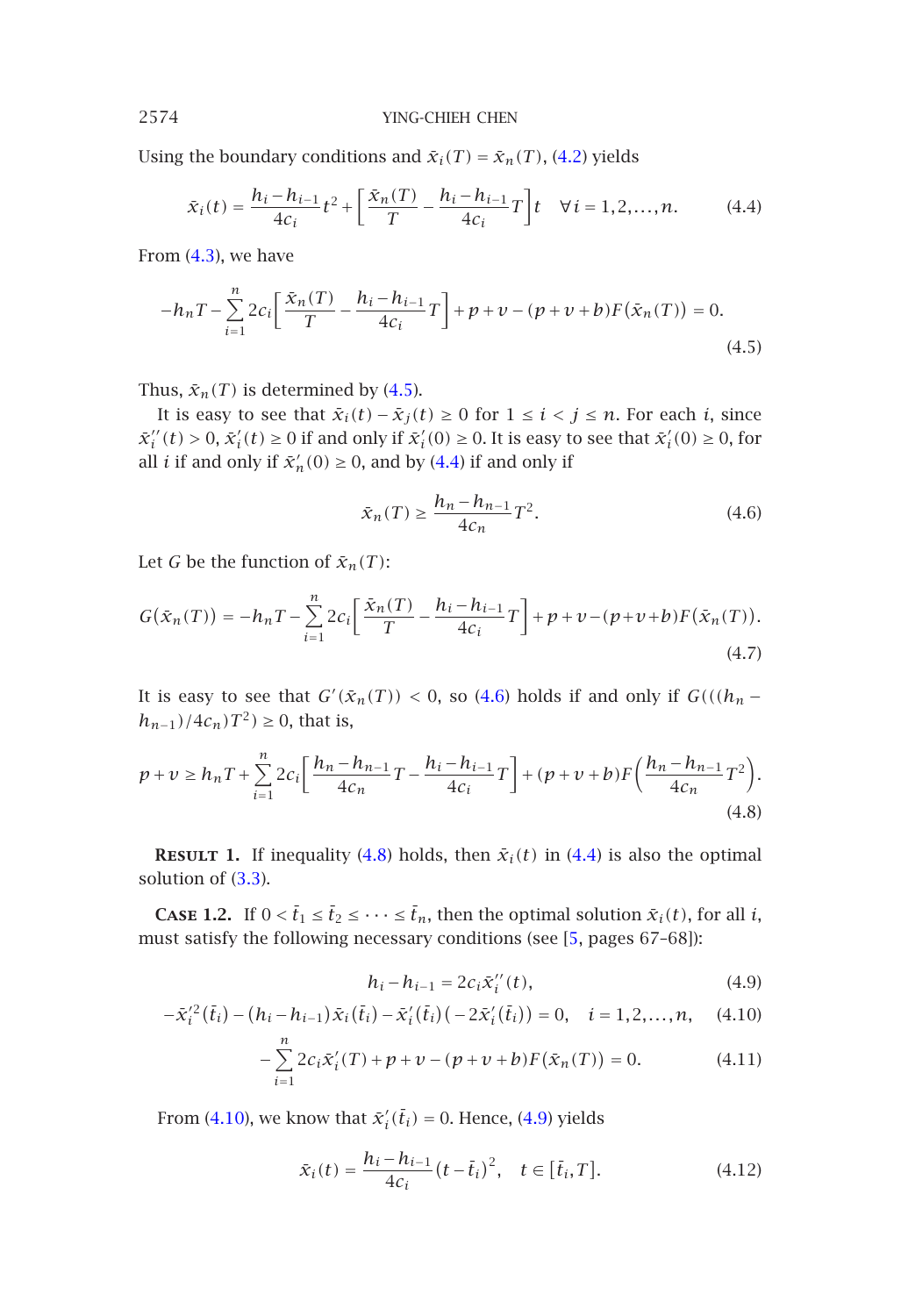<span id="page-8-1"></span><span id="page-8-0"></span>A SERIES-TYPE MULTISTAGE PRODUCTION SYSTEM *...* 2575

Note that  $\bar{x}_i(T) = \bar{x}_n(T)$ , so

$$
\bar{t}_i = T - \sqrt{\frac{h_1 - h_0}{c_1} \frac{c_i}{h_i - h_{i-1}}} (T - \bar{t}_1) \quad \forall i = 2, 3, ..., n.
$$
 (4.13)

From  $(4.11)$ , we have

<span id="page-8-2"></span>
$$
-\sum_{i=1}^{n} (h_i - h_{i-1}) \left[ \sqrt{\frac{h_1 - h_0}{c_1} \frac{c_i}{h_i - h_{i-1}}} (T - \bar{t}_1) \right] + p + v - (p + v + b) F \left( \frac{h_1 - h_0}{4c_1} (T - \bar{t}_1)^2 \right) = 0.
$$
\n(4.14)

Thus,  $\bar{t}_1$  is determined by (4.14) and  $\bar{t}_i$  is determined by (4.13) for all  $i =$ 2*,*3*,...,n*.

Let  $G$  be the function of  $\bar{t}_1$ :

$$
G(\bar{t}_1) = -\sum_{i=1}^{n} (h_i - h_{i-1}) \left[ \sqrt{\frac{h_1 - h_0}{c_1} \frac{c_i}{h_i - h_{i-1}}} (T - \bar{t}_1) \right] + p + v - (p + v + b) F \left( \frac{h_1 - h_0}{4c_1} (T - \bar{t}_1)^2 \right).
$$
\n(4.15)

Clearly,  $G'(\bar{t}_1) > 0$ , so  $\bar{t}_1$  exists if and only if  $G(0) < 0$ , that is,

$$
p + \nu < \sum_{i=1}^{n} (h_i - h_{i-1}) \left[ \sqrt{\frac{h_1 - h_0}{c_1} \frac{c_i}{h_i - h_{i-1}}} T \right] + (p + \nu + b) F\left(\frac{h_1 - h_0}{4c_1} T^2\right). \tag{4.16}
$$

**RESULT 2.** If inequality (4.16) holds, then  $\bar{x}_i(t)$  in (4.12) is also the optimal solution of (3.3).

**Case 1.3.** If  $\bar{t}_1 = \bar{t}_2 = \cdots = \bar{t}_k = 0, 0 < \bar{t}_{k+1} \le \bar{t}_{k+2} \le \cdots \le \bar{t}_n$ , and  $k =$ 1,2,..., *n*−1, then the optimal solution  $\bar{x}_i$ , for all *i*, must satisfy the following necessa[ry con](#page-8-3)ditions (see [5, pages 105–106]):

<span id="page-8-4"></span><span id="page-8-3"></span>
$$
h_i - h_{i-1} = 2c_i \bar{x}_i''(t), \quad \forall i = 1, 2, ..., n,
$$
\n(4.17)

$$
-\bar{x}_i^{\prime 2}(\bar{t}_i) - (h_i - h_{i-1})\bar{x}_i(\bar{t}_i) - \bar{x}_i^{\prime}(\bar{t}_i)(-2\bar{x}_i^{\prime}(\bar{t}_i)) = 0, \quad \forall i = k+1,...,n,
$$
\n(4.18)

$$
-\sum_{i=1}^{n} 2c_i \tilde{x}'_i(T) + p + \nu + (p + \nu + b)F(\tilde{x}_n(T)) = 0.
$$
 (4.19)

From (4.18), we find that  $\bar{x}'_i(\bar{t}_i) = 0$ , for all  $i = k + 1, ..., n$ , then (4.17) yields

$$
\bar{x}_i(t) = \frac{h_i - h_{i-1}}{4c_i} (t - \bar{t}_i)^2 \quad \forall i = k+1, k+2, ..., n.
$$
 (4.20)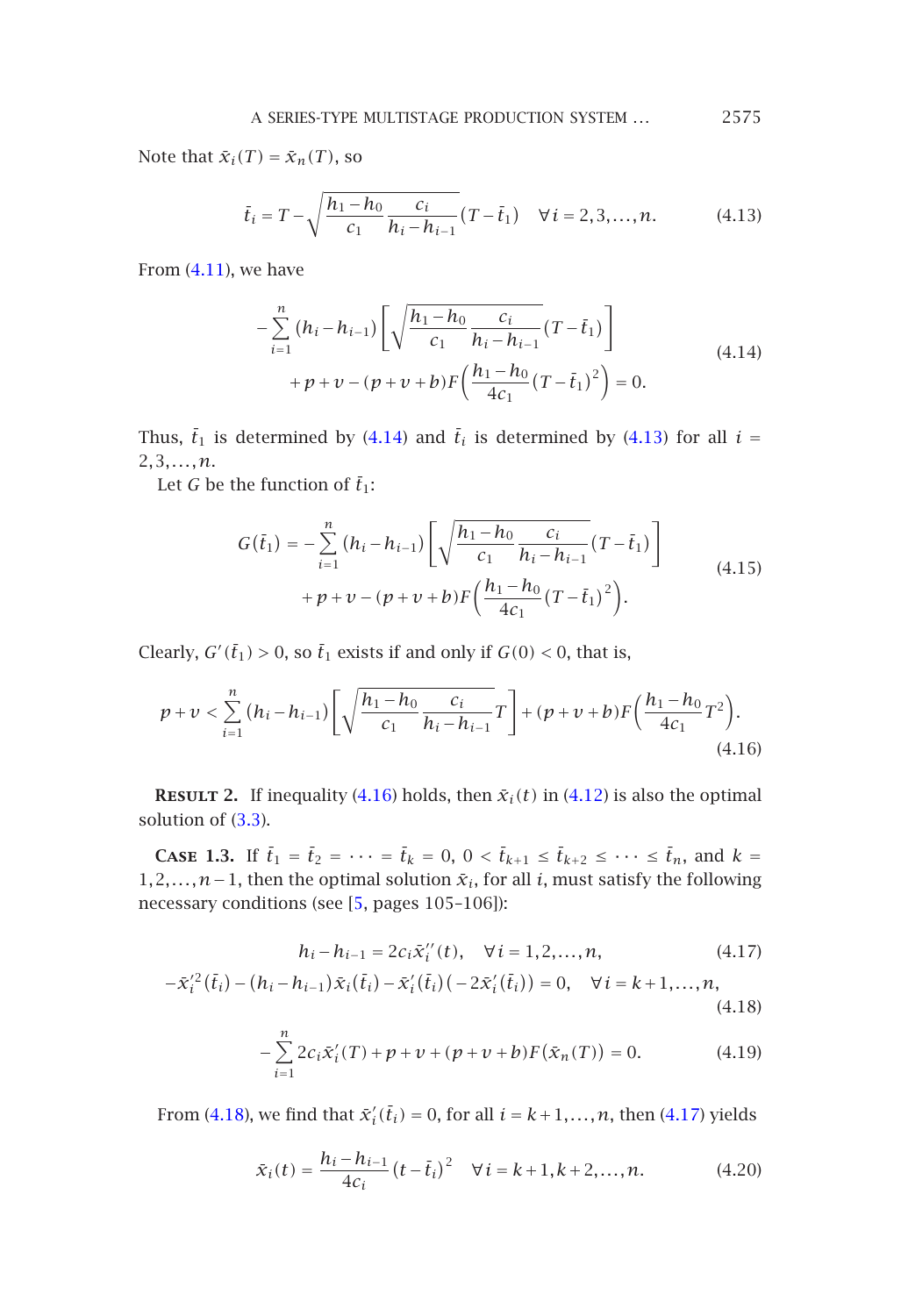<span id="page-9-0"></span>On the other hand, (4.17) yields

$$
\bar{x}_i(t) = \frac{h_i - h_{i-1}}{4c_i} t^2 + \left[ \frac{\bar{x}_n(T)}{T} - \frac{h_i - h_{i-1}}{4c_i} T \right] t \quad \forall i = 1, 2, ..., k. \tag{4.21}
$$

From (4.20) and using the boundary conditions  $\bar{x}_{k+1}(T) = \bar{x}_i(T)$ , for all  $i =$  $k+2,...,n$ , [we ha](#page-8-4)ve

$$
\frac{h_{k+1} - h_k}{4c_{k+1}} (T - \bar{t}_{k+1})^2 = \frac{h_i - h_{i-1}}{4c_i} (T - \bar{t}_i)^2 \quad \forall i = k+2,...,n.
$$
 (4.22)

Hence,

$$
\bar{t}_i = T - \sqrt{\frac{h_{k+1} - h_k}{c_{k+1}}} \frac{c_i}{h_i - h_{i-1}} (T - \bar{t}_{k+1}) \quad \forall \, i = k+2, ..., n. \tag{4.23}
$$

Thus, from  $(4.19)$ , we have

$$
-h_{k}T - \sum_{i=1}^{k} 2c_{i} \left[ \frac{1}{T} \frac{h_{k+1} - h_{k}}{4c_{k+1}} (T - \bar{t}_{k+1})^{2} - \frac{h_{i} - h_{i-1}}{4c_{i}} T \right] - \sum_{i=k+1}^{n} (h_{i} - h_{i-1}) \sqrt{\frac{h_{k+1} - h_{k}}{c_{k+1}} \frac{c_{i}}{h_{i} - h_{i-1}}} (T - \bar{t}_{k+1}) + p + v - (p + v + b) F \left( \frac{h_{k+1} - h_{k}}{4c_{k+1}} (T - \bar{t}_{k+1})^{2} \right) = 0.
$$
 (4.24)

Hence, the value of  $\bar{t}_{k+1}$  is determined by (4.24) and the value of  $\bar{t}_i$  is then given by (4.23).

For  $1 \le i < j \le k$ , it is easy to see that  $\bar{x}_i(t) - \bar{x}_j(t) \ge 0$ . Next, we show that *x*<sub>*k*</sub>(*t*)−*x*<sub>*k*+1</sub>(*t*) ≥ 0. From (4.20) and (4.21), we have

$$
\bar{x}_{k}(t) - \bar{x}_{k+1}(t) = \frac{h_{k} - h_{k-1}}{4c_{k}} t^{2} + \left[ \frac{1}{T} \frac{h_{k+1} - h_{k}}{4c_{k+1}} (T - \bar{t}_{k+1})^{2} - \frac{h_{k} - h_{k-1}}{4c_{k}} T \right] t - \frac{h_{k+1} - h_{k}}{4c_{k+1}} (t - \bar{t}_{k+1})^{2}.
$$
\n(4.25)

The right-hand side of the above equation is a polynomial of degree 2 and  $\bar{x}_k(T) - \bar{x}_{k+1}(T) = 0$ . So, there exists  $\gamma \in \mathbb{R}$  such that

$$
\bar{x}_k(t) - \bar{x}_{k+1}(t) = \left(\frac{h_k - h_{k-1}}{4c_k} - \frac{h_{k+1} - h_k}{4c_{k+1}}\right)(t - \gamma)(t - T). \tag{4.26}
$$

Since  $\bar{x}_k(\bar{t}_{k+1}) - \bar{x}_{k+1}(\bar{t}_{k+1}) > 0$ , this implies that  $\gamma < \bar{t}_{k+1} < T$ . Hence,  $\bar{x}_k(t)$  –  $\bar{x}_{k+1}(t) \geq 0$  for all  $t \in [\bar{t}_{k+1},T]$ . For  $k+1 \leq i < j \leq n$ , it can be shown that *x*<sub>*i*</sub>(*t*) − *x*<sub>*j*</sub>(*t*) ≥ 0 by the same way. Hence,  $\bar{x}_i(t) - \bar{x}_j(t) \ge 0$  for  $1 \le i \le j \le n$ .

For  $i = k + 1, ..., n$ , we have  $\bar{x}'_i(t) \ge 0$ . For  $i = 1, 2, ..., k$  since  $\bar{x}''_i(t) = (h_i$ *h*<sub>*i*−1</sub>)/2*c*<sub>*i*</sub> > 0, we have  $\bar{x}'_i(t) \ge 0$ , for all  $t \in [\bar{t}_i, T]$ , if and only if  $\bar{x}'_i(0) \ge 0$ .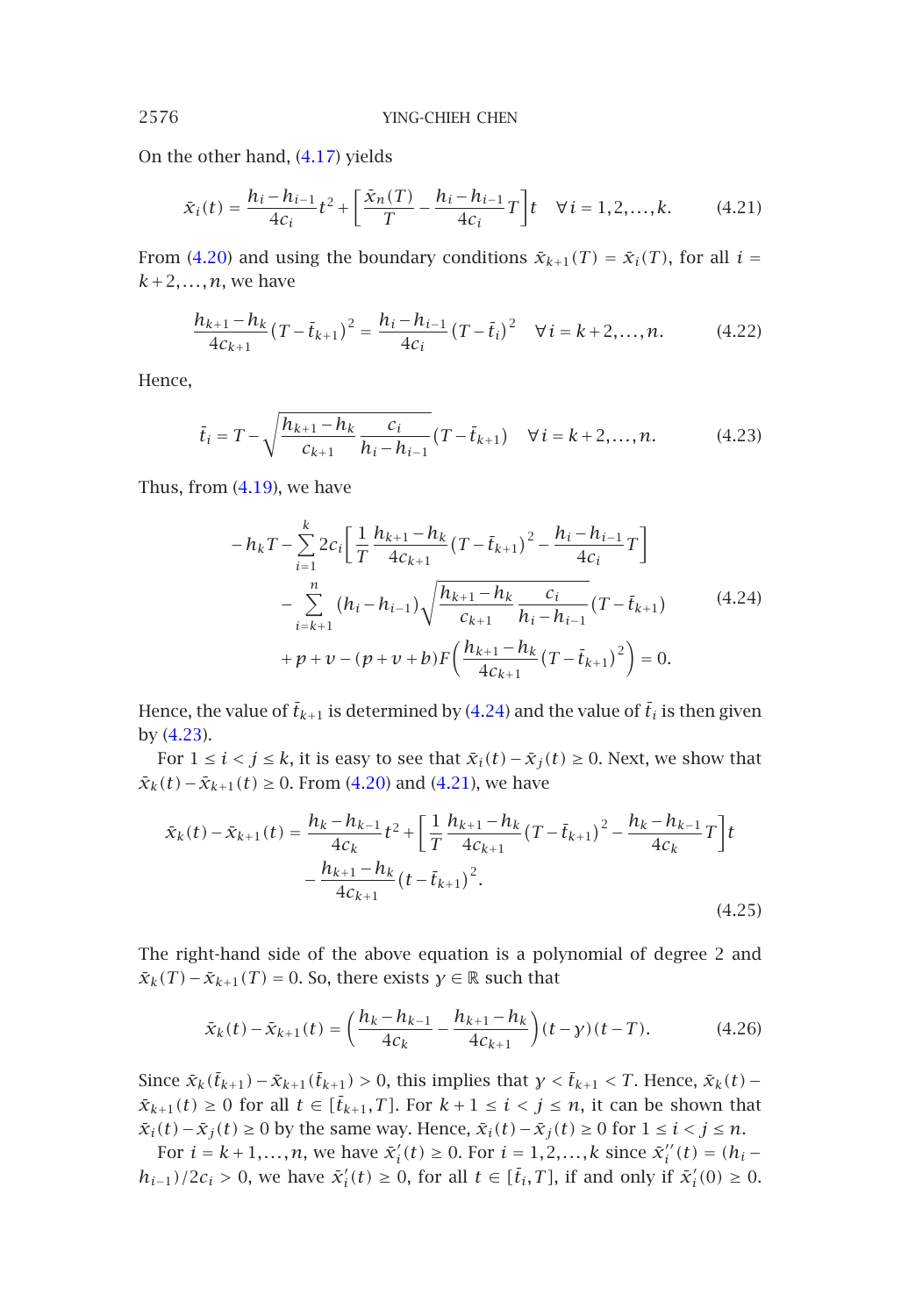A SERIES-TYPE MULTISTAGE PRODUCTION SYSTEM *...* 2577

Since  $\bar{x}'_i(t) = ((h_i - h_{i-1})/2c_i)t + [\bar{x}_n(T)/T - ((h_i - h_{i-1})/4c_i)T]$ ,

$$
\bar{x}'_i(0) = \frac{\bar{x}_n(T)}{T} - \frac{h_i - h_{i-1}}{4c_i}T \quad \forall i = 1, 2, ..., k.
$$
 (4.27)

The fact that *Q* is an increasing sequence implies that  $\bar{x}'_i(0) \geq \bar{x}'_k(0)$  for all  $i = 1, 2, \ldots, k$ . Therefore,  $\bar{x}'_i(0) \ge 0$ , for all  $i = 1, 2, \ldots, k$ , if and only if  $\bar{x}'_k(0) \ge 0$ and by the expression of  $\bar{x}'_k(0)$  if and only if

$$
\bar{x}_n(T) \ge \frac{h_k - h_{k-1}}{4c_k} T^2.
$$
\n(4.28)

This implies that

$$
\frac{h_{k+1} - h_k}{4c_{k+1}} (T - \bar{t}_{k+1})^2 \ge \frac{h_k - h_{k-1}}{4c_k} T^2,
$$
  
0 < \bar{t}\_{k+1} \le T - \sqrt{\frac{h\_k - h\_{k-1}}{c\_k} \frac{c\_{k+1}}{h\_{k+1} - h\_k}} T. (4.29)

Let *G* be the function of  $\bar{t}_{k+1}$ :

$$
G(\bar{t}_{k+1}) = -h_k T - \sum_{i=1}^k 2c_i \left[ \frac{1}{T} \frac{h_{k+1} - h_k}{4c_{k+1}} (T - \bar{t}_{k+1})^2 - \frac{h_i - h_{i-1}}{4c_i} T \right] - \sum_{i=k+1}^n (h_i - h_{i-1}) \sqrt{\frac{h_{k+1} - h_k}{c_{k+1}} \frac{c_i}{h_i - h_{i-1}}} (T - \bar{t}_{k+1}) + p + v - (p + v + b) F \left( \frac{h_{k+1} - h_k}{4c_{k+1}} (T - \bar{t}_{k+1})^2 \right).
$$
 (4.30)

It is easy to see that  $G'(\bar{t}_{k+1}) > 0$ . Thus, by (4.29), we know that  $\bar{t}_{k+1}$  exists if and only if *G*(0) < 0 and *G*(*T* −  $\sqrt{((h_k - h_{k-1})/c_k)(c_{k+1}/(h_{k+1} - h_k))}$ *T*) ≥ 0, that is,

$$
h_{k}T + \sum_{i=1}^{k} 2c_{i} \left[ \frac{h_{k} - h_{k-1}}{4c_{k}} T - \frac{h_{i} - h_{i-1}}{4c_{i}} T \right]
$$
  
+ 
$$
\sum_{i=k+1}^{n} (h_{i} - h_{i-1}) \sqrt{\frac{h_{k} - h_{k-1}}{c_{k}} \frac{c_{i}}{h_{i} - h_{i-1}}} T
$$
  
+ 
$$
(p + v + b) F \left( \frac{h_{k} - h_{k-1}}{4c_{k}} T^{2} \right)
$$
  

$$
\leq p + v < h_{k} T + \sum_{i=1}^{k} 2c_{i} \left[ \frac{h_{k+1} - h_{k}}{4c_{k+1}} T - \frac{h_{i} - h_{i-1}}{4c_{i}} T \right]
$$
  
+ 
$$
\sum_{i=k+1}^{n} (h_{i} - h_{i-1}) \sqrt{\frac{h_{k+1} - h_{k}}{c_{k+1}}} \frac{c_{i}}{h_{i} - h_{i-1}} T
$$
  
+ 
$$
(p + v + b) F \left( \frac{h_{k+1} - h_{k}}{4c_{k+1}} T^{2} \right).
$$
 (4.31)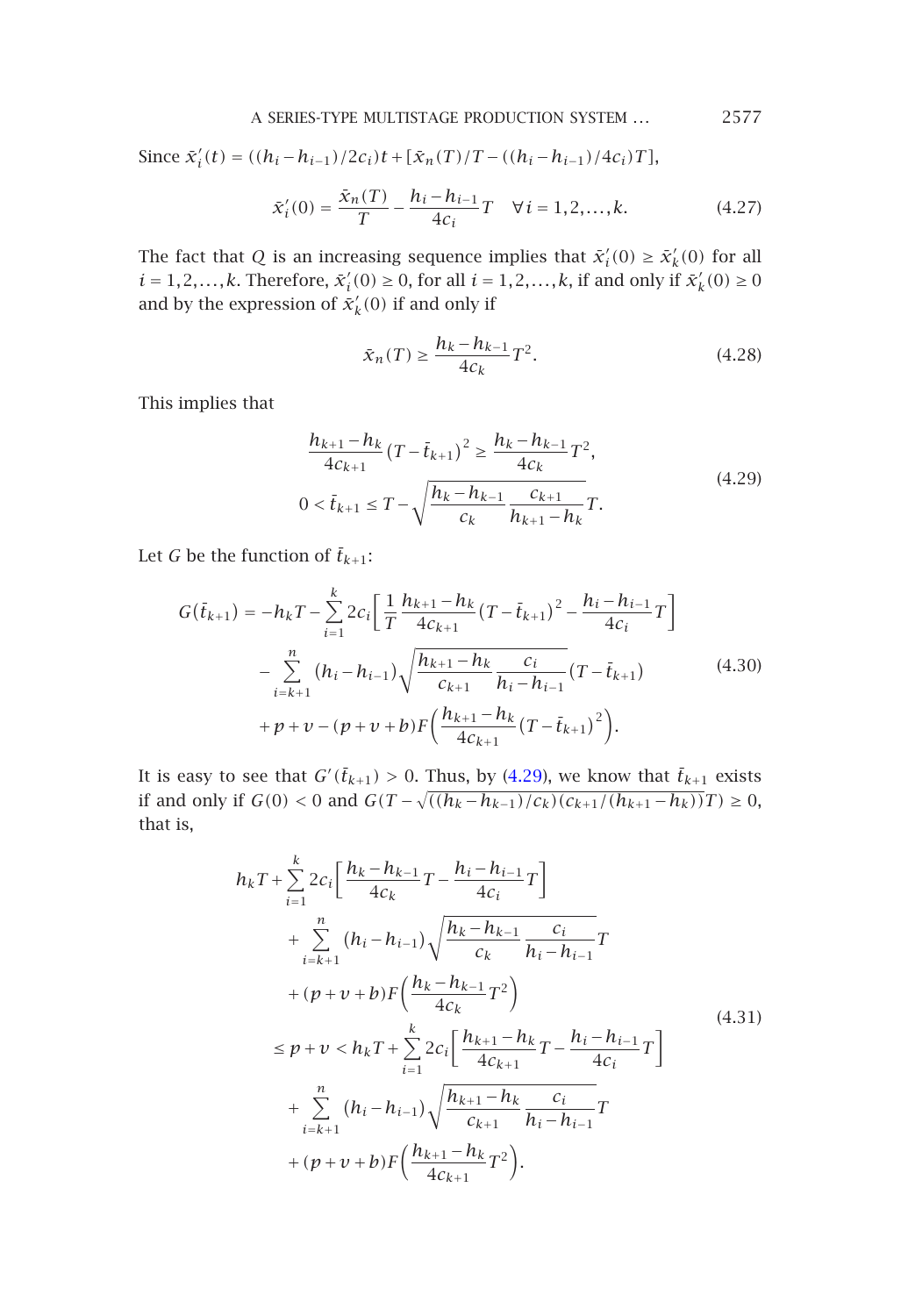**RESULT** 3. If inequality (4.31) holds, then  $\bar{x}_i(t)$  in (4.20) and (4.21) is also the optimal solution of (3.3).

Hence, by Results 1, 2, and 3, the optimal solution  $(x_1^*(t), x_2^*(t),..., x_n^*(t))$ of (3.3) is as follows.

**CASE 1.** Suppose that  $(h_i - h_{i-1})/c_i$  ≤  $(h_{i+1} - h_i)/c_{i+1}$  for all  $i = 1, 2, ..., n-1$ . **Case 1.1.** If

$$
p + v \ge h_n T + \sum_{i=1}^n 2c_i \left[ \frac{h_n - h_{n-1}}{4c_n} T - \frac{h_i - h_{i-1}}{4c_i} T \right] + (p + v + b) F \left( \frac{h_n - h_{n-1}}{4c_n} T^2 \right),
$$
\n(4.32)

then

$$
x_i^*(t) = \frac{h_i - h_{i-1}}{4c_i} t^2 + \left[ \frac{x_n^*(T)}{T} - \frac{h_i - h_{i-1}}{4c_i} T \right] t, \quad \forall i = 1, 2, ..., n,
$$
 (4.33)

where the value of  $x_n^*(T)$  is determined by the following equation:

$$
-h_n T - \sum_{i=1}^n 2c_i \left[ \frac{x_n^*(T)}{T} - \frac{h_i - h_{i-1}}{4c_i} T \right] + p + \nu - (p + \nu + b)F(x_n^*(T)) = 0.
$$
\n(4.34)

**Case 1.2.** If

$$
p + v < \sum_{i=1}^{n} (h_i - h_{i-1}) \left[ \sqrt{\frac{(h_1 - h_0)}{c_1} \frac{c_i}{(h_i - h_{i-1})}} T \right] + (p + v + b) F \left( \frac{(h_1 - h_0)}{4c_1} T^2 \right),
$$
\n(4.35)

then

$$
x_i^*(t) = \frac{h_i - h_{i-1}}{4c_i} (t - t_i^*)^2, \quad t \in [t_i^*, T], \ i = 1, 2, \dots, n,
$$
 (4.36)

where the value of  $t_1^*$  is determined by the following equation:

$$
-\sum_{i=1}^{n} (h_i - h_{i-1}) \left[ \sqrt{\frac{h_1 - h_0}{c_1} \frac{c_i}{h_i - h_{i-1}}} (T - t_1^*) \right] + p + v - (p + v + b) F \left( \frac{h_1 - h_0}{4c_1} (T - t_1^*)^2 \right) = 0,
$$
\n(4.37)

and the value of  $t_i^*$  is given by

$$
t_i^* = T - \sqrt{\frac{h_1 - h_0}{c_1} \frac{c_i}{h_i - h_{i-1}}} (T - t_1^*) \quad \forall i = 2, 3, ..., n.
$$
 (4.38)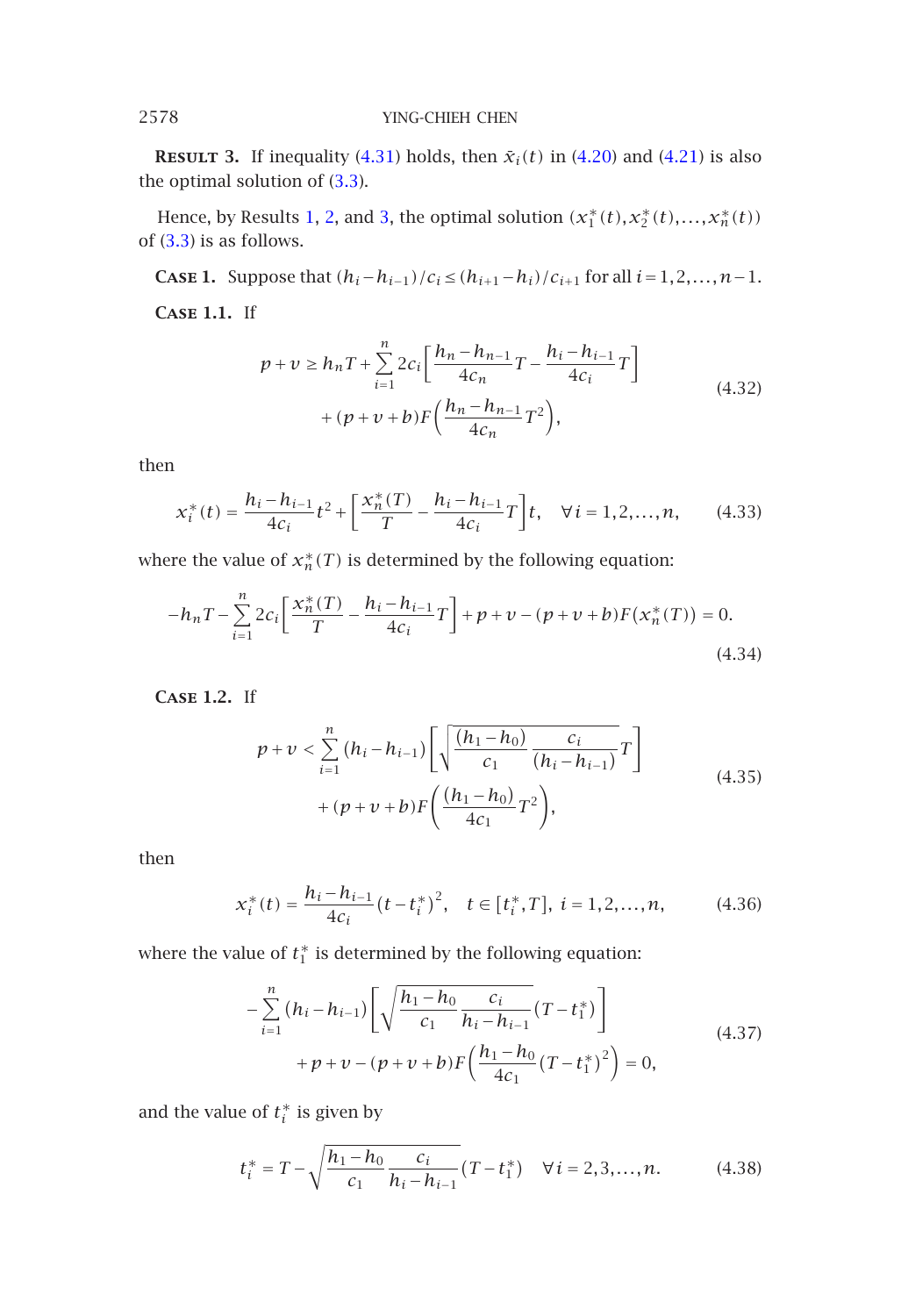**Case 1.3.** If

$$
h_{k}T + \sum_{i=1}^{k} 2c_{i} \left[ \frac{h_{k} - h_{k-1}}{4c_{k}} T - \frac{h_{i} - h_{i-1}}{4c_{i}} T \right]
$$
  
+ 
$$
\sum_{i=k+1}^{n} (h_{i} - h_{i-1}) \sqrt{\frac{h_{k} - h_{k-1}}{c_{k}} \frac{c_{i}}{h_{i} - h_{i-1}}} T
$$
  
+ 
$$
(p + v + b) F \left( \frac{h_{k} - h_{k-1}}{4c_{k}} T^{2} \right)
$$
  

$$
\leq p + v < h_{k} T + \sum_{i=1}^{k} 2c_{i} \left[ \frac{h_{k+1} - h_{k}}{4c_{k+1}} T - \frac{h_{i} - h_{i-1}}{4c_{i}} T \right]
$$
  
+ 
$$
\sum_{i=k+1}^{n} (h_{i} - h_{i-1}) \sqrt{\frac{h_{k+1} - h_{k}}{c_{k+1}}} \frac{c_{i}}{h_{i} - h_{i-1}} T
$$
  
+ 
$$
(p + v + b) F \left( \frac{h_{k+1} - h_{k}}{4c_{k+1}} T^{2} \right),
$$
 (4.39)

then

$$
\begin{aligned}\nx_i^*(t) &= \frac{h_i - h_{i-1}}{4c_i} \left(t - t_i^*\right)^2, \quad \forall \, i = k+1, k+2, \dots, n, \\
x_i^*(t) &= \frac{h_i - h_{i-1}}{4c_i} t^2 + \left[\frac{x_n^*(T)}{T} - \frac{h_i - h_{i-1}}{4c_i} T\right] t, \quad \forall \, i = 1, 2, \dots, k,\n\end{aligned} \tag{4.40}
$$

where the value of  $t_{k+1}^*$  is determined by the following equation:

$$
-h_{k}T - \sum_{i=1}^{k} 2c_{i} \left[ \frac{1}{T} \frac{h_{k+1} - h_{k}}{4c_{k+1}} (T - \bar{t}_{k+1})^{2} - \frac{h_{i} - h_{i-1}}{4c_{i}} T \right] - \sum_{i=k+1}^{n} (h_{i} - h_{i-1}) \sqrt{\frac{h_{k+1} - h_{k}}{c_{k+1}}} \frac{c_{i}}{h_{i} - h_{i-1}} (T - t_{k+1}^{*}) + p + v - (p + v + b) F \left( \frac{h_{k+1} - h_{k}}{4c_{k+1}} (T - t_{k+1}^{*})^{2} \right) = 0,
$$
\n(4.41)

then the value of  $t_i^*$  is given by

$$
t_i^* = T - \sqrt{\frac{h_{k+1} - h_k}{c_{k+1}} \frac{c_i}{h_i - h_{i-1}}} (T - t_{k+1}^*) \quad \forall i = k+2,...,n.
$$
 (4.42)

<span id="page-12-0"></span>**CASE 2.** Suppose that  $(h_i - h_{i-1})/c_i > (h_{i+1} - h_i)/c_{i+1}$  for all  $i = 1, 2, ..., n-1$ . **CASE 2.1.** If *p* + *v* ≥  $(h_n - h_0)T + (p + v + b)F(((h_n - h_0)/4 \Sigma c_i)T^2)$ , then

$$
x^*(t) = \frac{h_n - h_0}{4\sum c_i} t^2 + \left[\frac{x_n^*(T)}{T} - \frac{h_n - h_0}{4\sum c_i} T\right] t, \quad 0 \le t \le T,
$$
 (4.43)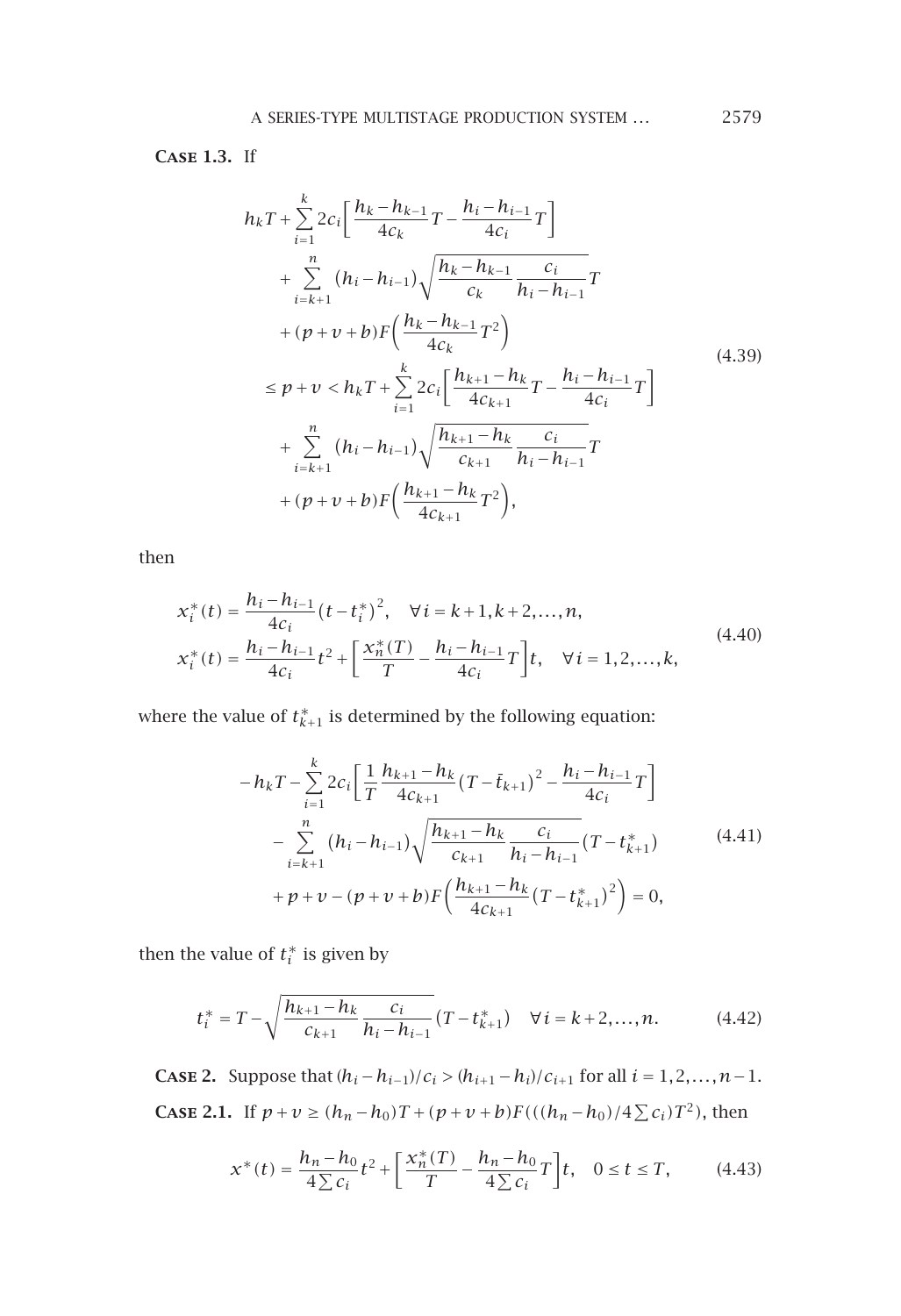where the value of  $x_n^*(T)$  is determined by the following equation:

$$
(h_n - h_0)T + 2\sum_{i=1}^n c_i \left[ \frac{x_n^*(T)}{T} - \frac{h_n - h_0}{4\sum c_i} T \right] = p + v - (p + v + b)F(x_n^*(T)).
$$
\n(4.44)

**CASE 2.2.** If  $p + v < (h_n - h_0)T + (p + v + b)F(((h_n - h_0)/4 \sum c_i)T^2)$ , then

$$
x_i^*(t) = \frac{h_n - h_0}{4 \sum c_i} (t - t_n^*)^2 \quad \forall i, \ \forall t \in [t_n^*, T], \tag{4.45}
$$

where the value of  $t_n^*$  is determined by the following equation:

$$
p + \nu = (h_n - h_0)(T - t_n^*) + (p + \nu + b)F\left(\frac{h_n - h_0}{4\sum c_i}(T - t_n^*)^2\right).
$$
 (4.46)

**5. Conclusion.** To anal[yze](#page-6-2) [the](#page-6-2) [ch](#page-6-2)aracteris[tics of the](#page-7-5) optimal solution, the *Q* sequence should be considered first:

$$
Q = \{Q_i\}_{i=1}^n, \quad Q_i = \frac{h_i - h_{i-1}}{c_i}.
$$
\n(5.1)

Then there are some features of th[e optim](#page-6-3)al solution that are [describe](#page-12-0)d as follows:

- (1) [if](#page-14-3) *Q* is an increasing sequence, then the optimal solution is of Case 1. In this situation, for Case 1.1, the optimal inventory size  $x_n^*(T)$  will be greater tha[n](#page-4-1)  $((h_n - h_{n-1})/4c_n)T^2$ . For Case 1.2, the optimal in[ven](#page-4-2)tory [siz](#page-5-0)e  $x_n^*(T)$  will be less than  $((h_1 - h_0)/4c_1)T^2$ . Otherwise, the optimal inventory size will be between them;
- (2) if *Q* is a strictly decreasing sequence, then the optimal solution is of Case 2. Furthermore, if  $(h_i - h_{i-1})/c_i = (h_{i+1} - h_i)/c_{i+1}$  is established, then the optimal solutions of Case 1 will reduce to that of Case 2, that is, the multistage problem will reduce to the single-stage problem like [2]. Precisely speaking, the optimal production functions of all stages are the same;
- (3) there are two types of the optimal production plan for Cases I, II, and III: immediate production and postponed production.

<span id="page-13-0"></span>Briefly speaking,  $(h_i - h_{i-1})/c_i$ , the ratio of the incremental holding cost to production cost per unit of *i*th semifinished goods, is an important factor which determines whether the optimal production functions are the same or not.

## **References**

[1] P. J. Billington, J. O. McClain, and L. J. Thomas, *Mathematical programming approaches to capacity-constrained MRP system: review, formulation and problem reduction*, Management Sci. **29** (1983), no. 10, 1126–1141.